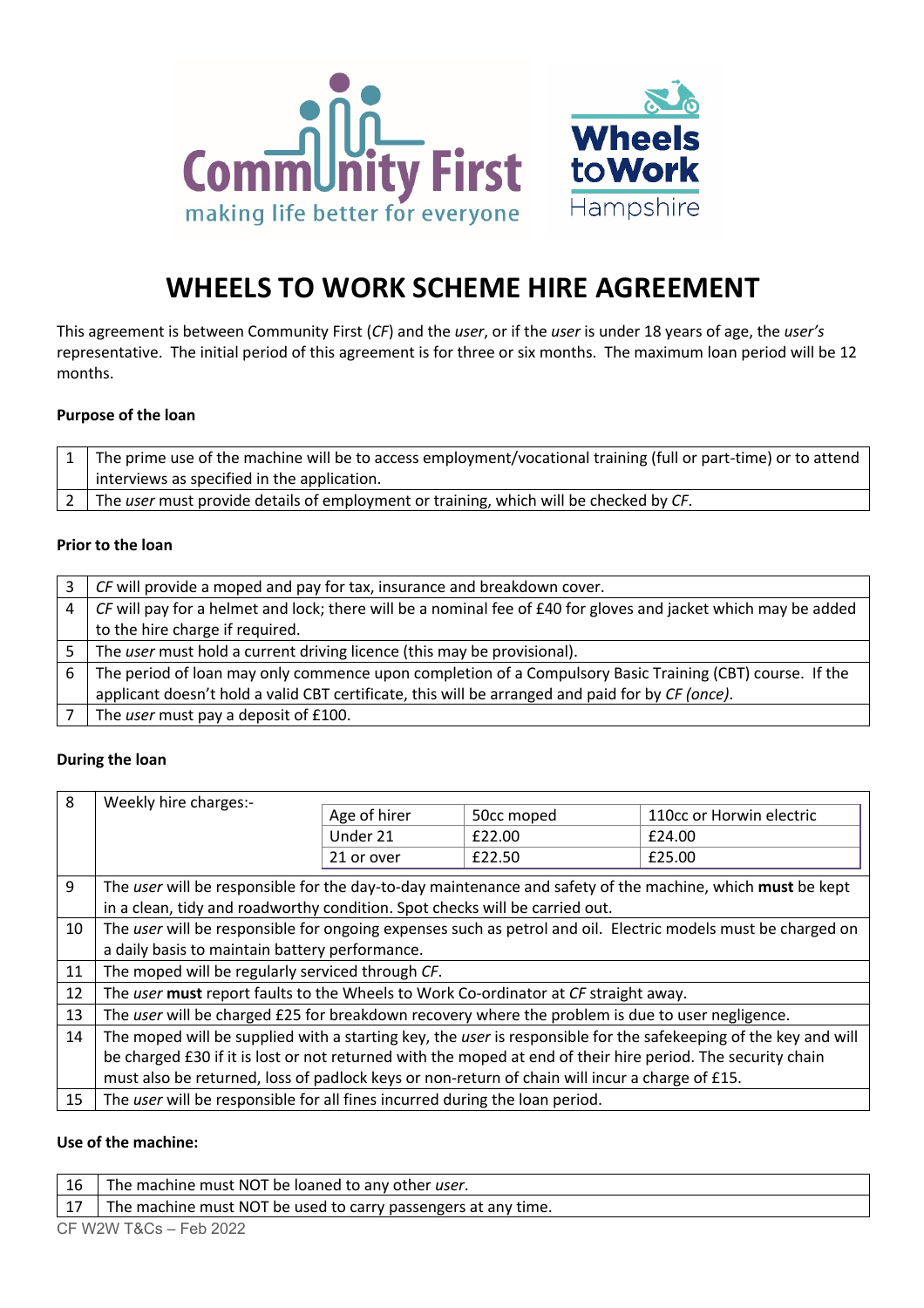| 18 | The machine MUST be ridden according to the rules in the Highway Code at all times.     |
|----|-----------------------------------------------------------------------------------------|
| 19 | The machine must NOT be used off-road at any time.                                      |
| 20 | The user must NOT drink alcohol & ride, nor ride under the influence of any other drug. |
| 21 | The user will be responsible for compliance of the law at all times.                    |
| 22 | 50cc machines must NOT be de-restricted for any reason.                                 |

 $\overline{a}$ 

# **Insurance**

| 23 | CF holds the policy documents and certificate of insurance. The user is not insured to ride any other          |
|----|----------------------------------------------------------------------------------------------------------------|
|    | machine that is not allocated to him/her by the scheme.                                                        |
| 24 | The Insurance policy is "Comprehensive", and potentially provides cover for: accidental damage, fire, theft,   |
|    | damage to third parties & their property, public liability, legal expenses, limited medical expenses (up to    |
|    | £250), and limited personal effects (up to £150).                                                              |
| 25 | If required by the police to present evidence of insurance, the user should refer them to the Wheels to Work   |
|    | Co-ordinator at CF.                                                                                            |
| 26 | The user is responsible for the security of the machine. The machine is supplied with a lock which must be     |
|    | used at all times; in the event of an attempted theft where the bike is unlocked, the user will be required to |
|    | cover the costs of any repairs. Every effort should be made to keep the machine in a locked building or        |
|    | under cover at night and in a safe location at all other times.                                                |
| 27 | Insurance cover is subject to a £250 insurance excess can be reclaimed from the hirer in the event of an own   |
|    | fault claim.                                                                                                   |
| 28 | The user will pay the repair costs for any damage caused through negligence (e.g. failure to top up oil) or    |
|    | wilful misuse (e.g. riding off road) while the moped in is their care. Other repair costs to ensure the moped  |
|    | is road worthy will be covered by CF.                                                                          |

#### **Safety**

| 29 | The user must wear the supplied helmet, gloves and jacket at all times. Stickers must not be attached to the |
|----|--------------------------------------------------------------------------------------------------------------|
|    | helmet under any circumstances.                                                                              |
| 30 | The wearing of safety clothing is the responsibility of the user; it is strongly advised to wear protective  |
|    | trousers and strong boots. Head lights MUST be on at all times when riding.                                  |
| 31 | The user must adhere to the CBT and also participate in a free Risk Assessed Safety Ride at the start of the |
|    | loan.                                                                                                        |

## **Contact with the scheme**

| 32 | The user MUST inform the Wheels to Work Co-ordinator in the event of any incident, accident, mechanical |
|----|---------------------------------------------------------------------------------------------------------|
|    | fault, breach of the road traffic act, or request by the police for documentation.                      |
| 33 | The user MUST inform the Wheels to Work Co-ordinator in the event of any changes in circumstances, e.g. |
|    | change of address, bank/card details, mobile or phone number, change of employer or conviction.         |
| 34 | The user MUST maintain at least monthly contact with the Co-ordinator including providing mileage when  |
|    | requested.                                                                                              |

# **Termination of loan**

| 35 | At the end of the loan period the deposit will be returned less the cost of any repairs due to negligence,          |
|----|---------------------------------------------------------------------------------------------------------------------|
|    | additional charges may apply.                                                                                       |
| 36 | It is the user responsibility to return the machine to the garage at the end of the hire. If collection of the bike |
|    | is necessary the cost will be charged to the user.                                                                  |
| 37 | If the user returns the machine within 8 weeks of commencement of hire then the deposit will be retained            |
|    | by CF to help offset costs.                                                                                         |
| 38 | If you have paid your deposit and then withdraw from the scheme, unworn equipment must be returned                  |
|    | and CF will retain 50% of your deposit to cover any costs incurred.                                                 |